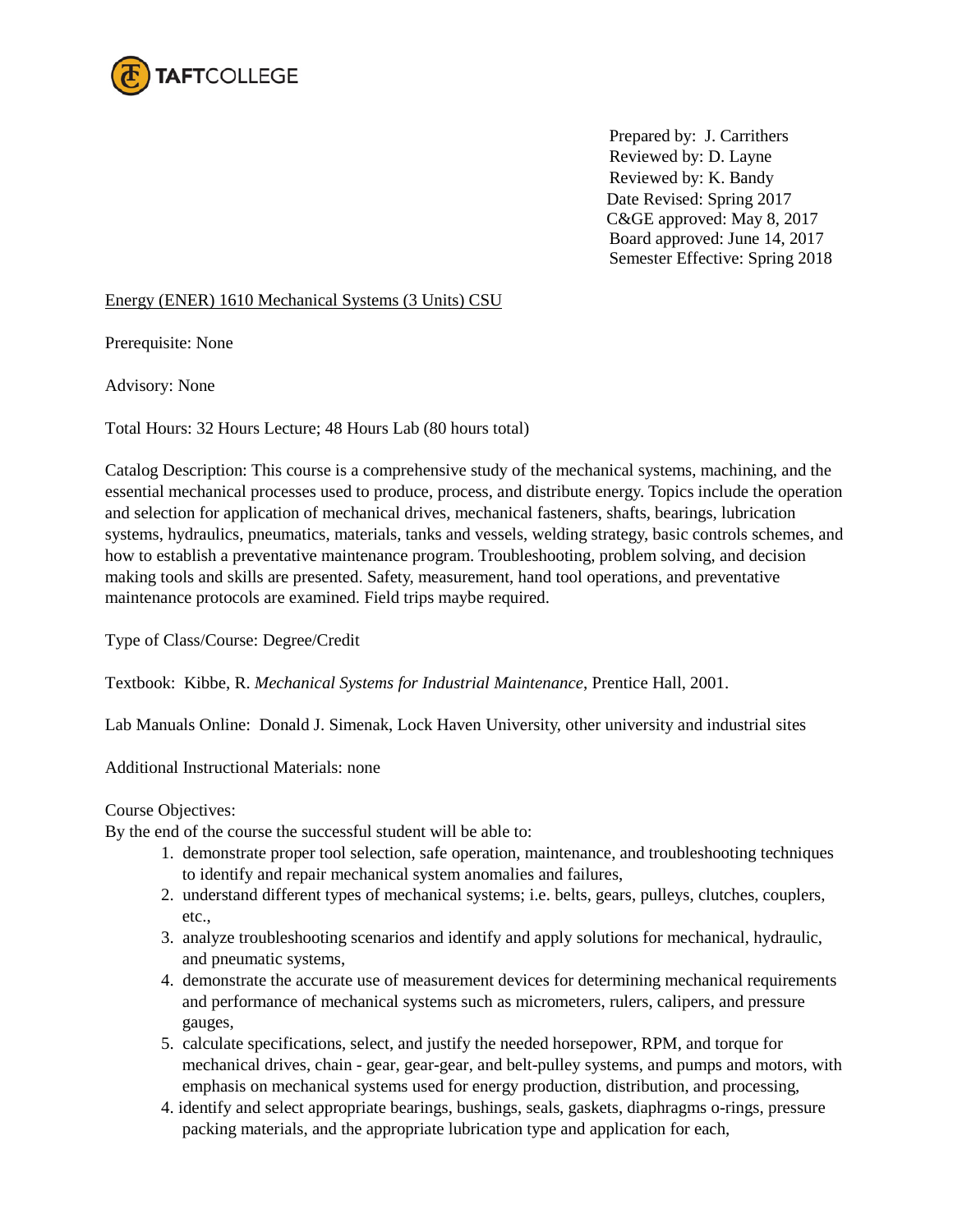

- 5. demonstrate the ability to perform preventative maintenance planning, repair, and re-installation tasks on regulators, pumping units, packing glands, chain drives, and motor valves,
- 6. identify and select the appropriate mechanical fasteners and welding, brazing, or soldering techniques for various mechanical joining applications,
- 7. demonstrate ability to read and interpret drawings of mechanical systems,
- 8. locate and research technical information,
- 9. locate and order spare or replacement parts, and
- 10. maintain a preventative maintenance schedule including equipment history.

Course Scope and Content (Lecture):

- Unit I Basic Principles of Mechanical Systems
	- A. History of Mechanical Systems
	- B. Getting Power: Water, Wind, Engines, and Motors
	- C. Mechanical Systems Fundamentals
	- D. Mechanical System Applications
	- E. Mechanical Systems in Energy Production
- Unit II Hand Tools and Power Tools
	- A. History of Hand Tools
	- B. Common Hand Tools: Their Application and Safe Use
	- C. Drilling Devices, Twist Drills, Punch Presses
	- D. Hand Grinders and Bench Grinders
	- E. Abrasives
	- F. Saws and Shears
	- G. Hydraulic Jacks and Presses
	- H. Pneumatic Tools
- Unit III Measurement and Measuring Tools
	- A. History of Measurement
	- B. Measurement Tools and Uses in Dimensional, Mechanical, Hydraulic, Pneumatic system measurement and performance
	- C. Measurement Systems including fractions, decimals, metric and conversions between each
	- D. Dimensional Measuring Tools: Rules, Calipers, Micrometers, Depth Gauge, etc.
	- E. Measuring Mechanical Performance
	- F. Measuring Pneumatic and Hydraulic System Performance
- Unit IV Mechanical Hardware and Joinery
	- A. History of Joinery in Mechanical Devices
	- B. Overview of Types of Mechanical Fasteners Screws, Bolts/Nuts, Rivets, Set Screws, Keys and Keyways, Cam Lock, Latches, Detents, Hinges, etc.
	- C. Screw and Bolt Thread Types and Applications
	- D. Adhesive Applications in Mechanical Systems
	- E. Overview of Welding, Brazing, Soldering Applications
	- F. Inspection and Preventative Maintenance for Mechanical Fasteners
	- G. Inspection and Preventative Maintenance of Welded Components
- Unit V Machining and Machine Tool Operations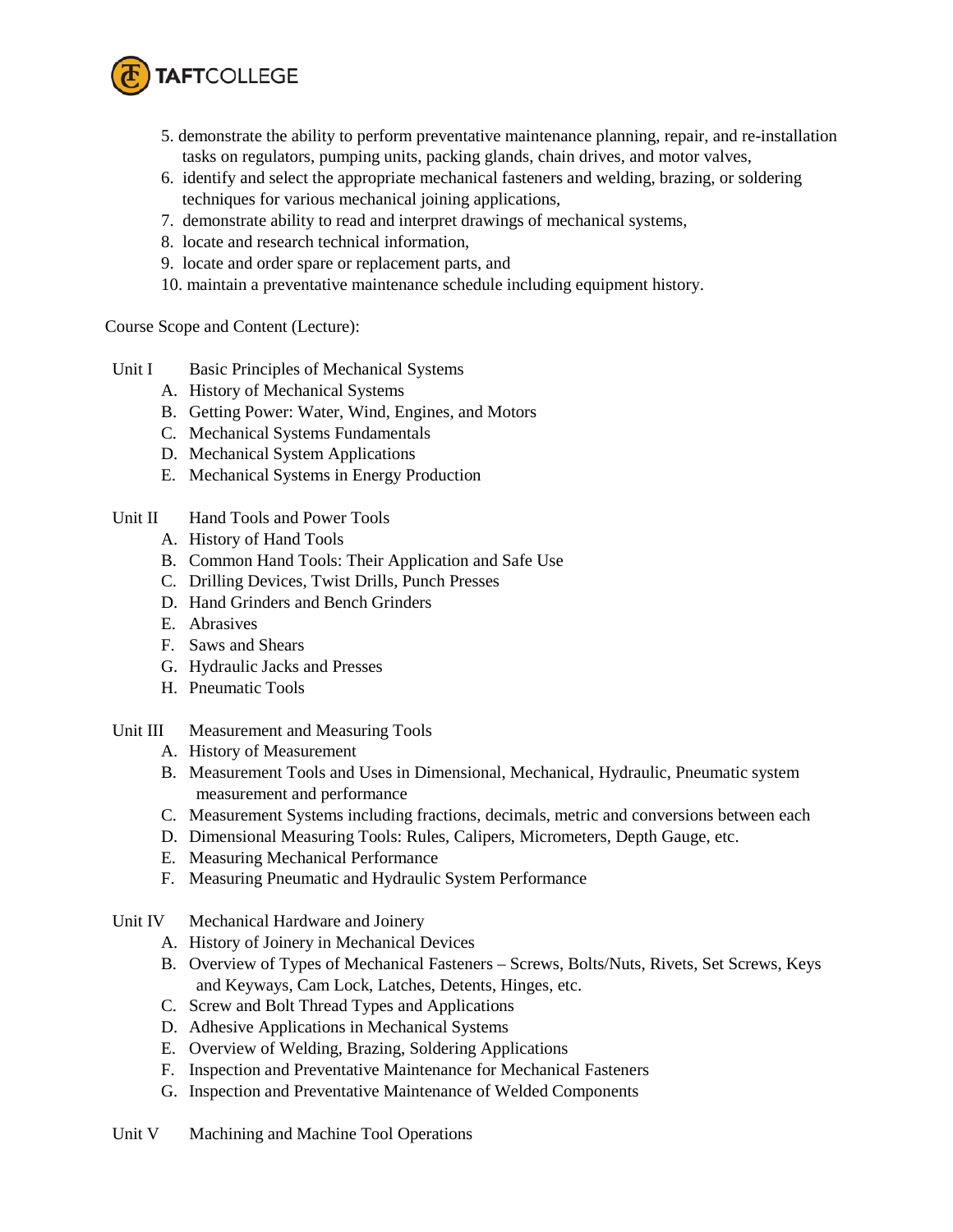

- A. History of Machine Tools
- B. Types of Machine Tools Available
- C. Machining Processes and Applications
- D. Numerical Control of Machining
- E. Reading Mechanical Blueprints
- F. Operating Machine Tools Safely and Effectively
- G. Reading Mechanical Blueprints
- Unit VI Working on Machinery and Mechanical Systems
	- A. Risk Reduction and Mitigation Engineering Controls, Guards, and Interlock Devices
	- B. Role of Preventative Maintenance Programs: Why, What, How, Who, When, Where
	- C. Types of Mechanical Failures and Operating Anomalies
	- D. Mechanical Troubleshooting Processes
	- E. Preventative Maintenance Tasks including Lockout/Tag out
	- F. Repair and/or Replacement Tasks including Lockout/Tag out

Unit VII Bushing and Bearings: Handling a Load Reliably

- A. History of Bearing and Bushing Applications
- B. Sleeve Bearings Metallurgy, Application, Lubrication, and Maintenance
- C. Sleeve Bushing Metallurgy, Application, Lubrication, and Maintenance
- D. Ball Bearings Metallurgy, Application, Lubrication, and Maintenance
- E. Roller Bearings Metallurgy, Application, Lubrication, and Maintenance
- F. Shaft Couplings Types, Application, Selection

# Unit VIII Pipe, Tubing, Hose

- A. Historical Applications of Piping, Tubing and Hose
- B. Safely Moving Air, Water, Chemicals, Steam, Gas, and Petroleum
- C. Bernoulli's Equation
- D. Principles of Pressure, Temperature, Hydrostatics, Corrosion, Hydraulics, and Steam Dynamics
- E. Pipe Sizing and Selection Resources, including well and drilling tubulars
- F. Calculating Specifications and Sizing Air Piping, Tubing, and Hose
- G. Calculating Specifications and Sizing Water Piping, Tubing, and Hose
- H. Calculating Specifications and Sizing Chemical Piping Tubing and Hose
- I. Calculating Specifications and Sizing Steam Pipe and Tubing
- J. Calculating Specifications and Sizing Gas Pipe and Tubing
- K. Calculating Specifications and Sizing Petroleum Pipe and Tubing
- L. Calculating Specifications and Sizing Drill Pipe and Tubing
- M. Corrosion Prevention and Control in Piping, Tubing, and Hoses
- Unit IX Valves, Regulators, Measurement, End Devices and Controls
	- A. History of Valves and Controls
	- B. Valves: Types and Applications
	- C. Pressure Regulators: Types and Applications
	- D. Measurement Devices used in energy production and processing
	- E. End Devices: Types and Application
	- F. Process Logic Control basics

### Unit X Tanks, Pressure Vessels and Water Treatment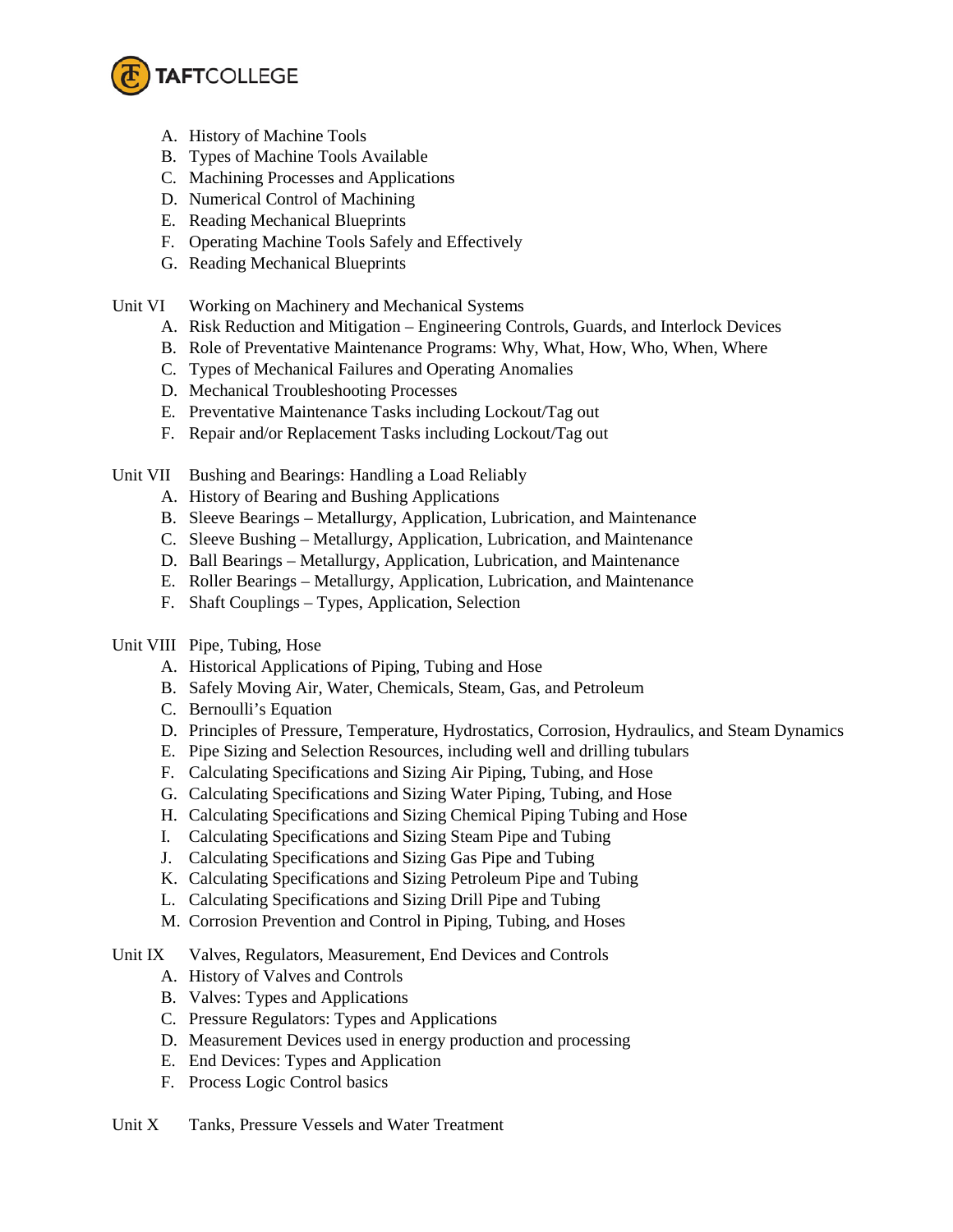

- A. History of vessels and tanks
- B. Hydraulic head calculations- tank level, pressure, specific gravity relationship
- C. Types of Tanks and Applications
- D. Tank Selection Resources
- E. Tank Regulatory Requirements and Compliance
- F. Tank Design, Construction, and Operations
- G. Types of Pressure Vessels and Applications
- H. Pressure Vessel Coding, Certification, and Construction
- I. Pressure Vessel Operations and Regulatory Compliance
- J. Pressure Vessel Inspections and Testing Hydrostatic Testing
- K. Pressure Vessel Selection Resources
- L. Water Treatment Vessels, Tanks, and Treatment Processes
- Unit XI Hydraulics and Fluid Power
	- A. History of Hydraulic Systems
	- B. Bernoulli's Equation in Hydraulic Systems
	- C. Hydraulic System Components pumps, accumulators, filters, cylinders, pistons, etc.
	- D. Hydraulic Power System Operations
	- E. Hydraulic Power System Preventative Maintenance
	- F. Hydraulic Power System Anomalies and Failures
	- G. Hydraulic Power System Troubleshooting
	- H. Hydraulic Power System Repair and Replacement

## Unit XII Pneumatic Systems

- A. History of Pneumatics
- B. Bernoulli's Equation in Pneumatic Systems
- C. Pneumatic system components pumps, accumulators, filters, cylinders, pistons, etc.
- D. Pneumatic Power System Operations
- E. Pneumatic Power System Preventative Maintenance
- F. Pneumatic Power System Anomalies and Failures
- G. Pneumatic Power System Troubleshooting
- H. Pneumatic Power System Repair and Replacement
- I. Advanced Pneumatic Components and Circuits

### Unit XIII Lubricants and Lubrication Systems

- A. Functions and History of Lubricants
- B. Types of Lubricants used in mechanical systems
- C. Lubricant Weights and Ratings
- D. Specific Gravity and API Gravity Calculations and Measurement
- E. Lubricant Testing and Analysis
- F. Selecting Lubricants Mineral vs. Synthetics
- G. Lubricant Application in Mechanical Systems
- H. Lubricant and Engine Oil Filtering Applications
- I. Pumped Distribution Lubricant Systems Maintenance, Troubleshooting, Repair
- J. Lubrication and Drilling Fluids
- Unit XIV Properties and Strength of Materials
	- A. History of Materials and their Properties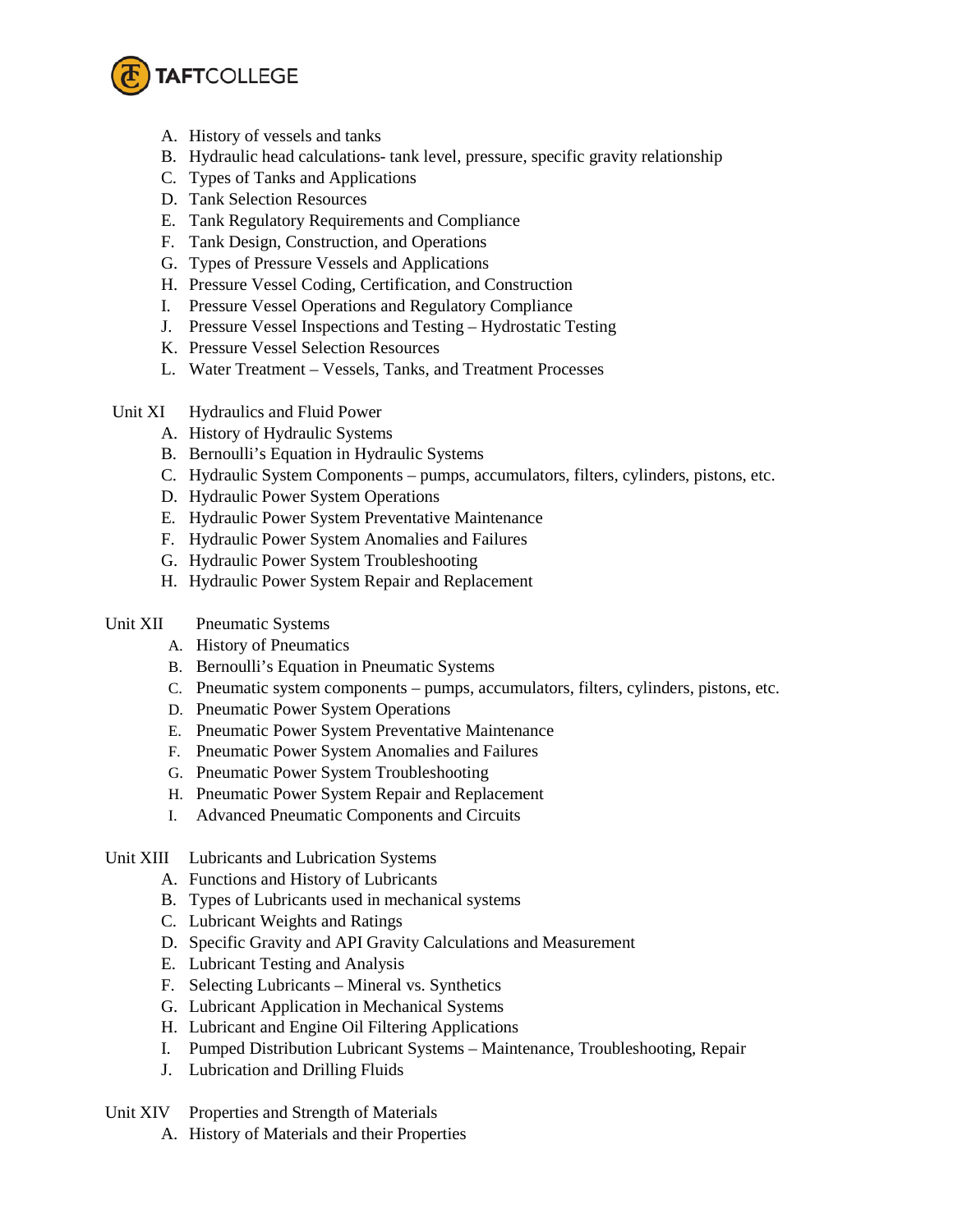

- B. Atomic Structure and the Periodic Chart overview
- C. Basic Engineering: Vectoring, Shear, Section Modulus, Modulus of Elasticity, Moment Arm
- D. Metals used in Mechanical System Construction and Operations, including well drilling
- E. Specialty Metals- springs, valve plates, valve components, steam fittings, corrosive service
- F. Polymers- power belts, seals, packings, gaskets, o-rings, and ropes
- G. Ceramics- electrical insulation, heat control, instruments, and hi-tech fibers
- H. Composite materials- housings, measurement, wind turbines, and solar panels
- I. Concrete- applications, quality, slump testing, forming, pouring, troweling, and curing
- Unit XV Welding, Brazing, Soldering, and Cutting
	- A. History of Metalworking
	- B. Selecting the right metal joining technology
	- C. Soldering Applications- process, safety, and practice
	- D. Brazing and Hard Facing- applications, process, and safety
	- E. Stick Welding- applications, process, and safety
	- F. Wire Feed Welding- applications, process, and safety
	- G. Flame Cutting- applications, process, and safety
	- H. Carbon Arc- applications, process, and safety
- Unit XVI Related Skills for Operating and Maintenance Technicians
	- A. Operating and Maintenance Philosophies
	- B. Reading Engineering Drawings
	- C. Locating Technical Information
	- D. Identifying, finding, and ordering spare parts
	- E. Preventative Maintenance Programs
	- F. Maintaining equipment operating history
	- G. Regulatory Permit Compliance- IC engines, steam generators, tanks, and vessels
	- H. Minimizing the environmental footprint of machinery
	- I. Optimizing Machinery Performance
	- J. Avoiding and Preventing Major Failures
	- K. Clean-up Operations
	- L. Incident Investigation and Follow-up
	- M. Root Cause Failure Analysis
	- N. Continuous Improvement following an incident

Course Scope and Content (Laboratory):

- Unit I Basic Tools and Measurements
	- A. Introduction to Lab Safety
	- B. Demonstrate safe tool handling with various hand tools
	- C. Use various systems and tools for measuring
	- D. Reading blueprints and mechanical blueprints
- Unit II Basic Hydraulics
	- A. Examine typical components in hydraulic systems
	- B. Construct basic hydraulic systems
	- C. Explore basic circuits to control basic hydraulic systems
	- D. Troubleshoot typical problems occurring in hydraulic systems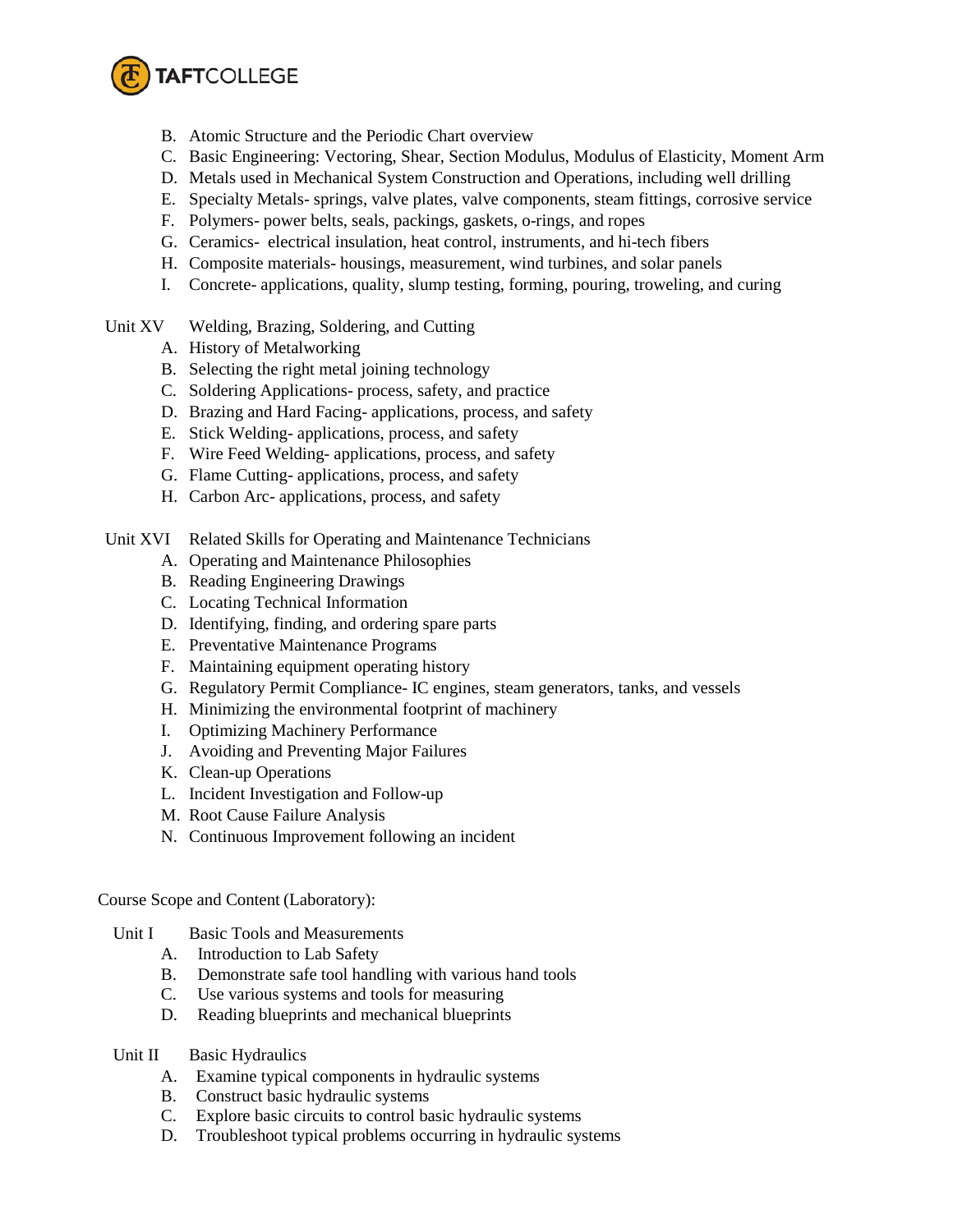

- Unit III Basic Pneumatics
	- A. Examine pneumatic components
	- B. Construct pneumatic systems
	- C. Explore basic circuits to control basic pneumatic systems
	- D. Troubleshoot typical problems occurring in basic systems
- Unit IV Advanced Pneumatics
	- A. Design and create advanced pneumatic systems
	- B. Design and create circuits to control advanced pneumatic systems
	- C. Troubleshoot problems in advanced pneumatic systems
- Unit V Materials and Applications
	- A. Examine specialty metals: springs, valves, steam fittings, corrosive service
	- B. Examine polymers: power belts, seals, packings, gaskets, o-rings, ropes
	- C. Examine ceramics: electrical insulation, heat control, instruments, hi-tech fibers
	- D. Examine composite materials: housings, wind turbines, and solar panels
	- E. Examine tanks and vessels
	- F. Cutting, bending, and shaping materials for specific field applications
- Unit VI Specialty Systems
	- A. Align motor and shaft assemblies
	- B. Develop systems to reduce and control vibrations
	- C. Perform hydrostatic tests on various systems

Learning Activities Required Outside of Class:

The students in this class will spend a minimum of 4 hours per week outside regular class time doing the following:

- 1. Studying class notes
- 2. Answering questions
- 3. Completing required reading
- 4. Performing problem solving activities or exercises
- 5. Doing written work
- 6. Visiting locations relevant to the course content

Methods of Instruction:

- 1. Case Studies and Scenarios
- 2. Demonstrations
- 3. Discussion
- 4. Laboratory
- 5. Lecture
- 6. Troubleshooting
- 7. Problem Solving
- 8. Research and Reporting
- 9. Multi-media Presentations
- 10. Field Trips

### Methods of Evaluation:

1. Writing assignments, including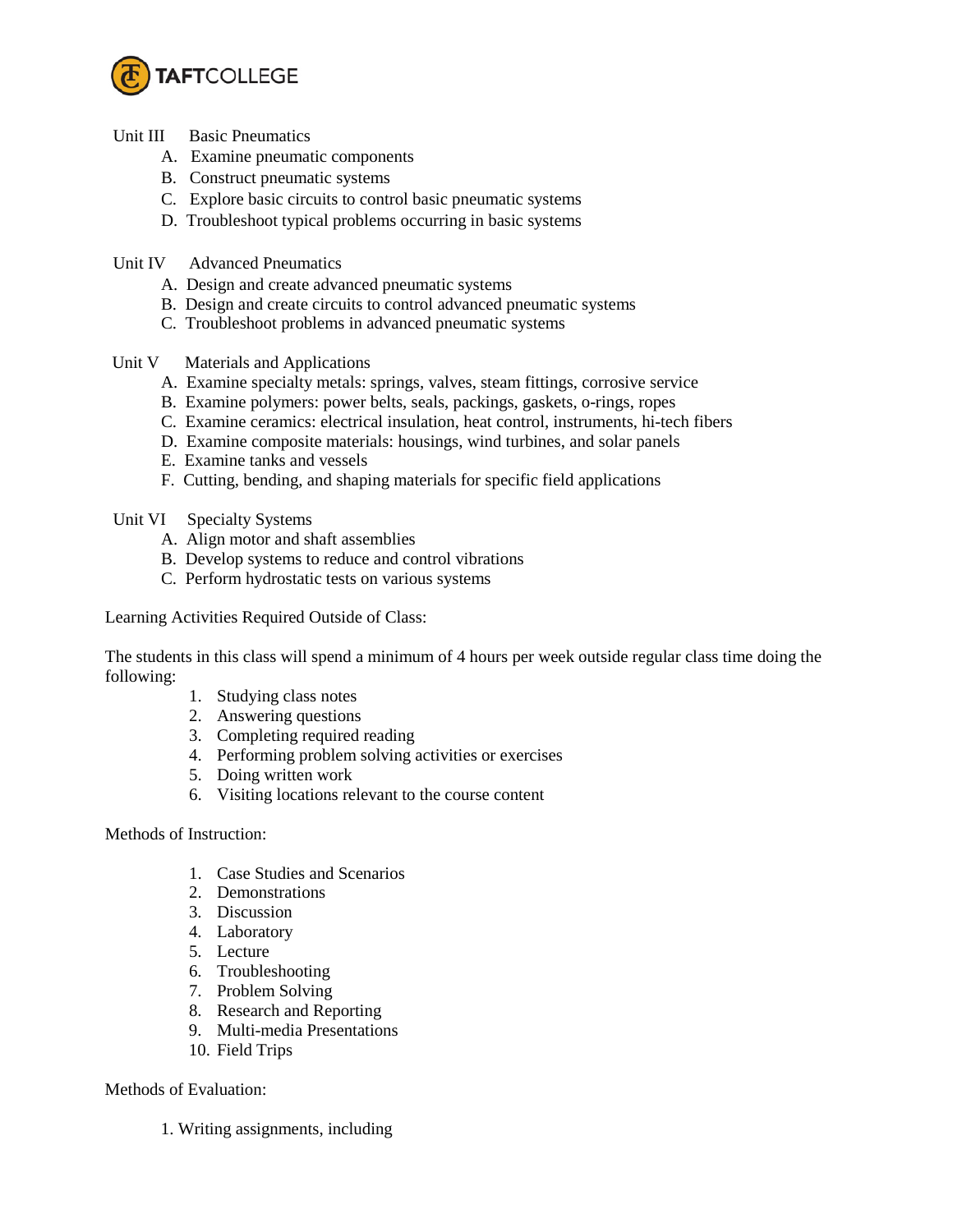

- a. reports
- b. topic paper written under American Psychological Association (APA) style guide
- c. chapter critical analysis reflections
- d. case studies
- e. scenarios
- f. simulations

# 2. Problem-solving demonstrations, including:

- a. exams
- b. homework problems
- c. troubleshooting
- d. scenarios
- e. case study recommendations and solutions
- 3. Other summative examinations using combinations of:
	- a. multiple choice questions
	- b. matching items
	- c. true/false questions
	- d. short answer questions
	- e. fill in the blank responses
- 4. Participation including:
	- a. group activities
	- b. oral presentations and demonstrations
	- c. discussion responses
	- d. scenario reflections
- 5. Projects including:
	- a. multimedia presentations
	- b. scenario responses
	- c. action plans
	- d. formal written reports
	- e. building new case studies

Laboratory Category: Extensive Laboratory

Pre delivery criteria: All of the following criteria are met by this lab.

- 1. Curriculum development for each lab.
- 2. Published schedule of individual laboratory activities.<br>3. Published laboratory activity objectives.
- Published laboratory activity objectives.
- 4. Published methods of evaluation.
- 5. Supervision of equipment maintenance, laboratory setup, and acquisition of lab materials and supplies.

During laboratory activity of the laboratory: All of the following criteria are met by this lab.

- 1. Instructor is physically present in lab when students are performing lab activities.
- 2. Instructor is responsible for active facilitation of laboratory learning.
- 3. Instructor is responsible for active delivery of curriculum.
- 4. Instructor is required for safety and mentoring of lab activities.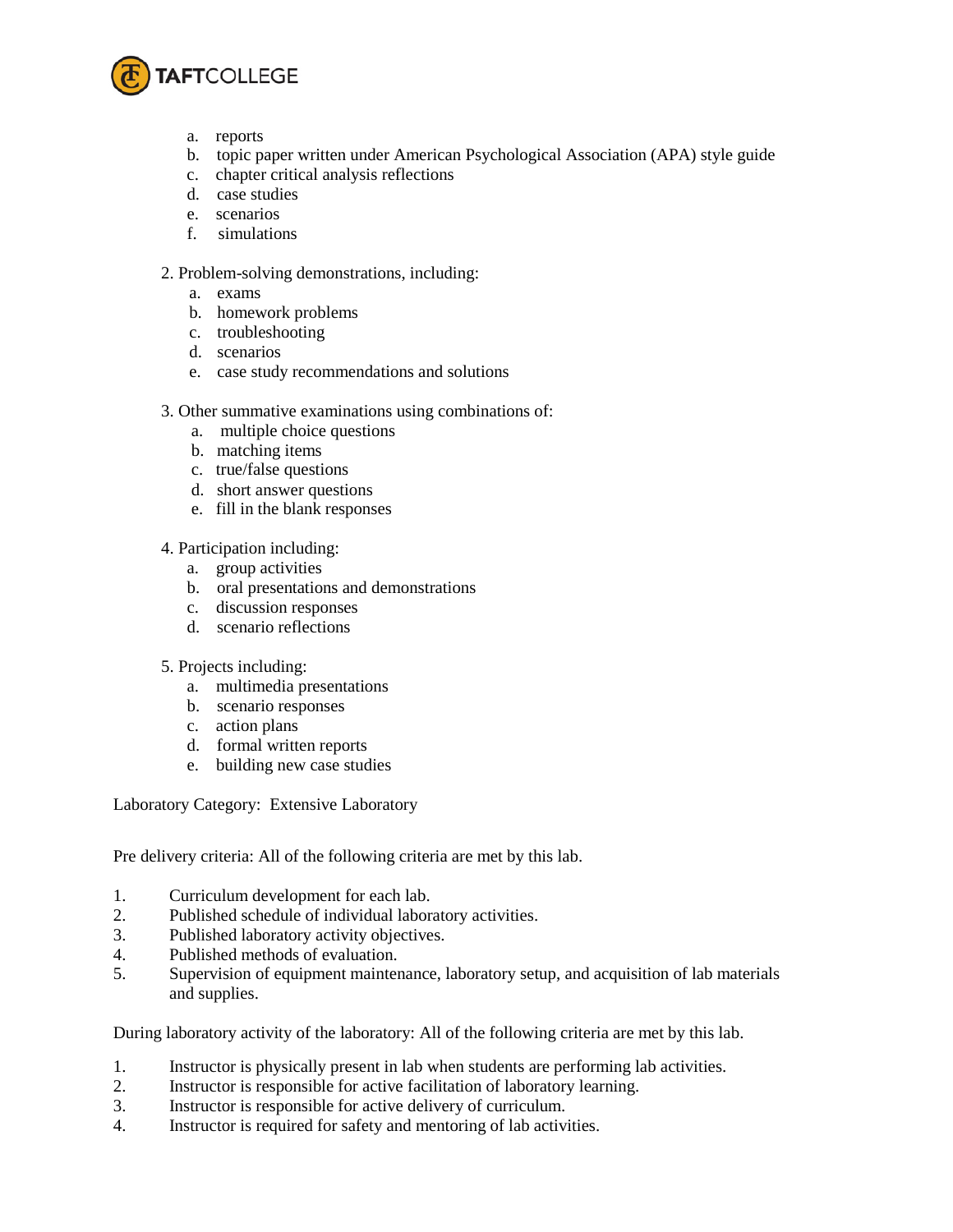

5. Instructor is responsible for presentation of significant evaluation.

Post laboratory activity of the laboratory: All of the following criteria are met by this lab.

- 1. Instructor is responsible for personal evaluation of significant student outcomes (lab exercises, exams, practicals, notebooks, portfolios, etc.) that become a component of the student grade that cover the majority of lab exercises performed during the course.
- 2. Instructor is responsible for supervision of laboratory clean-up of equipment and materials.

#### Supplemental Data:

| T.O.P. Code:                 | 0935.00 Electro-Mechanical Tech                                      |
|------------------------------|----------------------------------------------------------------------|
| Sam Priority Code:           | C: Clearly Occupational                                              |
| Funding Agency:              | Y: Not Applicable                                                    |
| Program Status:              | 1: Program Applicable                                                |
| Noncredit Category:          | Y: Not Applicable, Credit Course                                     |
| <b>Special Class Status:</b> | N: Course is not a special class                                     |
| <b>Basic Skills Status:</b>  | N: Course is not a basic skills course                               |
| Prior to College Level:      | Y: Not Applicable                                                    |
| Cooperative Work Experience: | N: is not part of a cooperative work experience<br>education program |